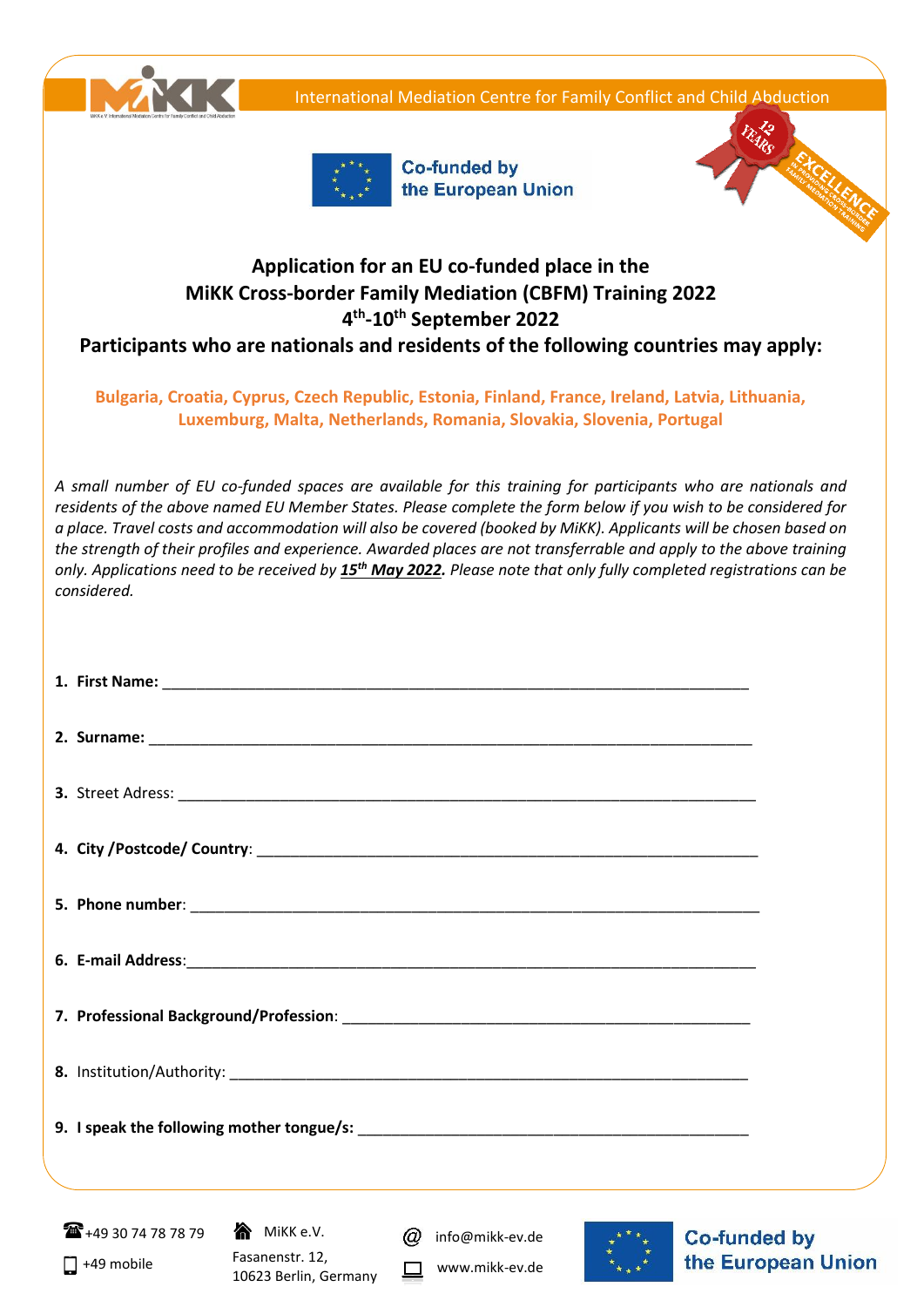|                                                                                             | International Mediation Centre for Family Conflict and Child Abduction                                                                                                                                                                                                            |                     |
|---------------------------------------------------------------------------------------------|-----------------------------------------------------------------------------------------------------------------------------------------------------------------------------------------------------------------------------------------------------------------------------------|---------------------|
|                                                                                             | 10. I speak the following additional languages (indicate level of fluency):                                                                                                                                                                                                       |                     |
|                                                                                             |                                                                                                                                                                                                                                                                                   |                     |
|                                                                                             |                                                                                                                                                                                                                                                                                   |                     |
|                                                                                             | Self-assessment of your ability to negotiate in the language(s) in accordance with the Common European<br>Framework of Reference for Language. Please indicate ability for each language:                                                                                         |                     |
| - A1 basic knowledge of the language                                                        | - A2 good basic knowledge of the language                                                                                                                                                                                                                                         |                     |
| - B1 conversational skills in the language<br>- C1 oral and written fluency in the language | - B2 fluency in the language<br>- C2 both oral and written negotiation ability in the language                                                                                                                                                                                    |                     |
|                                                                                             | 11. I have lived in the following country/countries and/or am very familiar with the culture of the following<br>countries (please list countries/cultures even if you do not speak the relevant language/s and add relevant<br>information - use a separate sheet if necessary): |                     |
|                                                                                             |                                                                                                                                                                                                                                                                                   |                     |
| 3.                                                                                          |                                                                                                                                                                                                                                                                                   |                     |
| 4.                                                                                          |                                                                                                                                                                                                                                                                                   |                     |
|                                                                                             |                                                                                                                                                                                                                                                                                   |                     |
| 12. $\Box$ I am a qualified mediator.                                                       |                                                                                                                                                                                                                                                                                   |                     |
|                                                                                             | I trained with (please name training provider): ________________________________                                                                                                                                                                                                  |                     |
|                                                                                             | country: Number of training hours/days: 1999                                                                                                                                                                                                                                      |                     |
|                                                                                             | 13. I am a qualified family mediator. I I have experience in (domestic) family mediation                                                                                                                                                                                          |                     |
| No of years of experience_________                                                          | approx. number of cases mediated in family matters_                                                                                                                                                                                                                               |                     |
| 14. $\Box$                                                                                  | I have experience in mediating international/cross-border family cases. Please indicate number of years                                                                                                                                                                           |                     |
| mediated                                                                                    |                                                                                                                                                                                                                                                                                   |                     |
|                                                                                             | 15.       have worked with Judges and/or Central Authority in my country in <b>domestic/national</b> family matters                                                                                                                                                               |                     |
|                                                                                             | 16. I have worked with Judges and/or Central Authority in my country in <b>international</b> family matters                                                                                                                                                                       |                     |
|                                                                                             | 17. $\Box$ I am a member of a national (family) Mediation NGO/s in my country.                                                                                                                                                                                                    |                     |
|                                                                                             |                                                                                                                                                                                                                                                                                   |                     |
|                                                                                             | If not a member, please name a national (family) mediation NGO in your country:                                                                                                                                                                                                   |                     |
|                                                                                             |                                                                                                                                                                                                                                                                                   |                     |
| <b>T</b> +49 30 74 78 78 79                                                                 | MIKK e.V.<br>info@mikk-ev.de<br>(a)                                                                                                                                                                                                                                               | <b>Co-funded by</b> |
| $\Box$ +49 mobile                                                                           | Fasanenstr. 12,<br>www.mikk-ev.de<br>10623 Berlin, Germany                                                                                                                                                                                                                        | the European Union  |